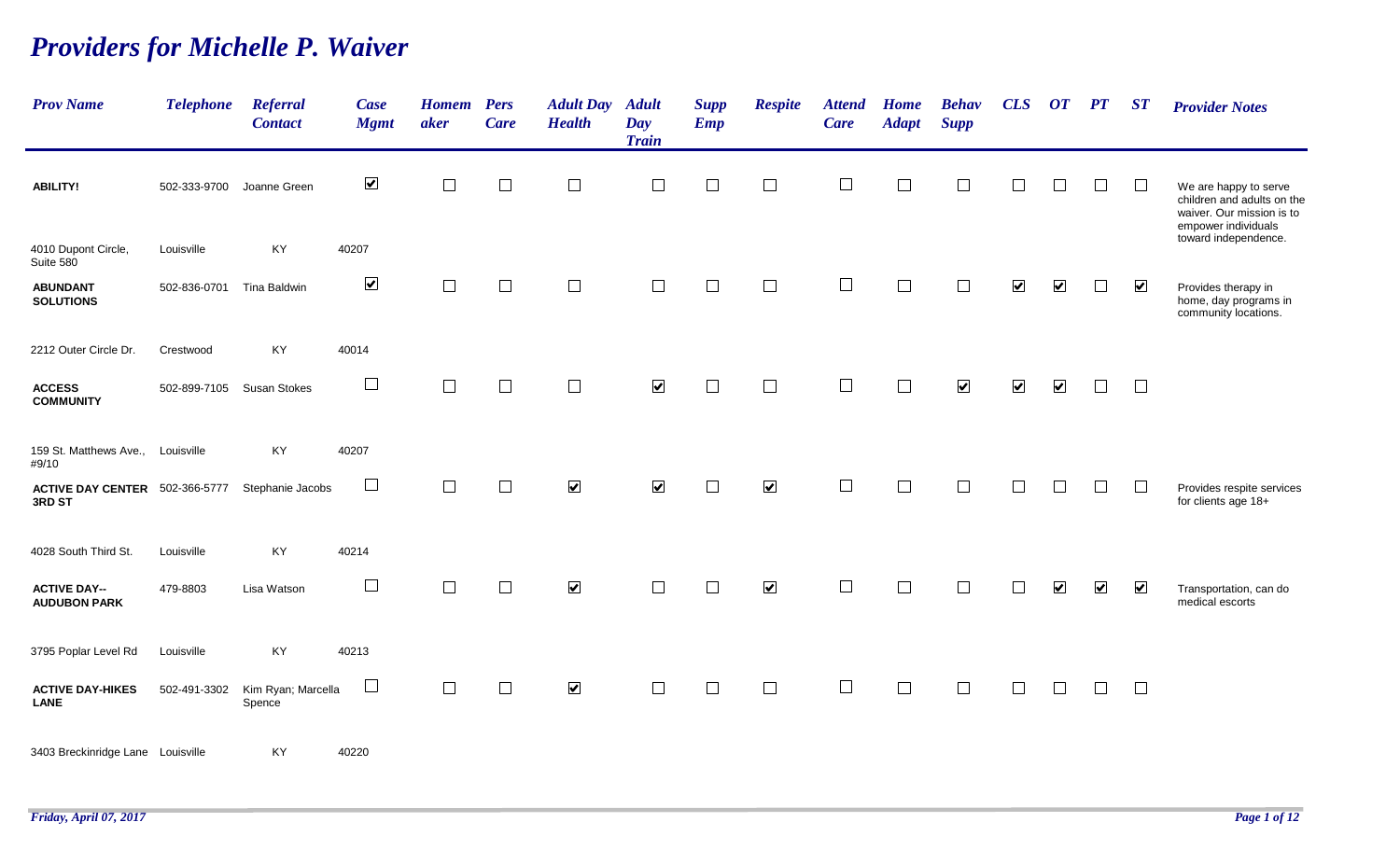| <b>Prov Name</b>                          | <b>Telephone</b>        | Referral<br><b>Contact</b> | Case<br><b>Mgmt</b>      | <b>Homem</b> Pers<br>aker | <b>Care</b>          | <b>Adult Day</b><br><b>Health</b> | <b>Adult</b><br>Day<br><b>Train</b> | <b>Supp</b><br><b>Emp</b> | <b>Respite</b> | <b>Attend</b><br><b>Care</b> | <b>Home</b><br><b>Adapt</b> | <b>Behav</b><br><b>Supp</b> | CLS                  | $\overline{OT}$ $\overline{PT}$ |                         | ST                      | <b>Provider Notes</b>                     |
|-------------------------------------------|-------------------------|----------------------------|--------------------------|---------------------------|----------------------|-----------------------------------|-------------------------------------|---------------------------|----------------|------------------------------|-----------------------------|-----------------------------|----------------------|---------------------------------|-------------------------|-------------------------|-------------------------------------------|
| <b>ALTERNATIVE</b><br>ADULT DAY HEALTH    | 502-955-1750 Leah Smith |                            | $\blacktriangledown$     | $\Box$                    | $\blacktriangledown$ | $\blacktriangledown$              | $\blacktriangledown$                | $\Box$                    | $\Box$         | $\Box$                       | $\mathbb{R}^n$              | $\Box$                      | $\Box$               | $\blacktriangledown$            | $\overline{\mathbf{v}}$ | $\overline{\mathbf{v}}$ | Only accepting clients<br>age 18 and over |
| 147 Wilma Ave.                            | Louisville              | KY                         | 40229                    |                           |                      |                                   |                                     |                           |                |                              |                             |                             |                      |                                 |                         |                         |                                           |
| <b>ALTERNATIVE</b><br><b>SERVICES FOR</b> | 502-493-2512 Fred Davis |                            | $\blacktriangledown$     | $\Box$                    | $\Box$               | $\Box$                            | $\blacktriangledown$                | $\Box$                    | $\Box$         | $\Box$                       | $\Box$                      | $\Box$                      | $\blacktriangledown$ | $\Box$                          | $\Box$                  | $\Box$                  |                                           |
| 3924 Bardstown Road                       | Louisville              | KY                         | 40218                    |                           |                      |                                   |                                     |                           |                |                              |                             |                             |                      |                                 |                         |                         |                                           |
| <b>APPLE PATCH</b>                        |                         | 502-657-0103 Leah Campbell | $\blacktriangledown$     | $\Box$                    | $\blacktriangledown$ | $\Box$                            | $\blacktriangledown$                | $\Box$                    | $\Box$         | $\Box$                       | $\blacktriangledown$        | $\blacktriangledown$        | $\blacktriangledown$ | $\Box$                          | $\blacktriangledown$    | $\Box$                  | ADT is only at the TLC<br>location 6-4-13 |
| 7408 Highway 329                          | Crestwood               | KY                         | 40014                    |                           |                      |                                   |                                     |                           |                |                              |                             |                             |                      |                                 |                         |                         |                                           |
| <b>APPLIED</b><br><b>BEHAVIORAL</b>       | 606-677-2636            | Rachael Jenkins            | $\Box$                   | $\Box$                    | $\Box$               | $\Box$                            | $\Box$                              | $\Box$                    | $\Box$         | $\Box$                       | $\Box$                      | $\blacktriangledown$        | $\blacktriangledown$ | $\blacktriangledown$            | $\blacktriangledown$    | $\overline{\mathbf{v}}$ |                                           |
| PO BOX 1659                               | Somerset                | KY                         | 42502                    |                           |                      |                                   |                                     |                           |                |                              |                             |                             |                      |                                 |                         |                         |                                           |
| <b>ASPIRE CASE</b><br><b>MANAGEMENT</b>   | 502-592-9957            | Ann Skinner                | $\blacktriangledown$     | $\Box$                    | $\Box$               | $\Box$                            | $\Box$                              | $\Box$                    | $\Box$         | $\Box$                       | $\Box$                      | $\Box$                      | $\Box$               | $\Box$                          | $\Box$                  | $\Box$                  |                                           |
| 4305 Accomack Dr                          | Louisville              | KY                         | 40241                    |                           |                      |                                   |                                     |                           |                |                              |                             |                             |                      |                                 |                         |                         |                                           |
| <b>ASSOCIATES IN</b><br>PEDIATRIC THERAPY | 502-633-1007            | <b>Becky Lange</b>         | $\overline{\phantom{a}}$ | $\Box$                    | $\Box$               | $\Box$                            | $\Box$                              | $\Box$                    | $\Box$         | $\Box$                       | $\Box$                      | $\blacktriangledown$        | $\Box$               | $\overline{\mathbf{v}}$         | $\overline{\mathbf{v}}$ | $\overline{\mathbf{v}}$ |                                           |
| 1900 Midland Trail,<br>Suites 1 & 2       | Shelbyville             | KY                         | 40065                    |                           |                      |                                   |                                     |                           |                |                              |                             |                             |                      |                                 |                         |                         |                                           |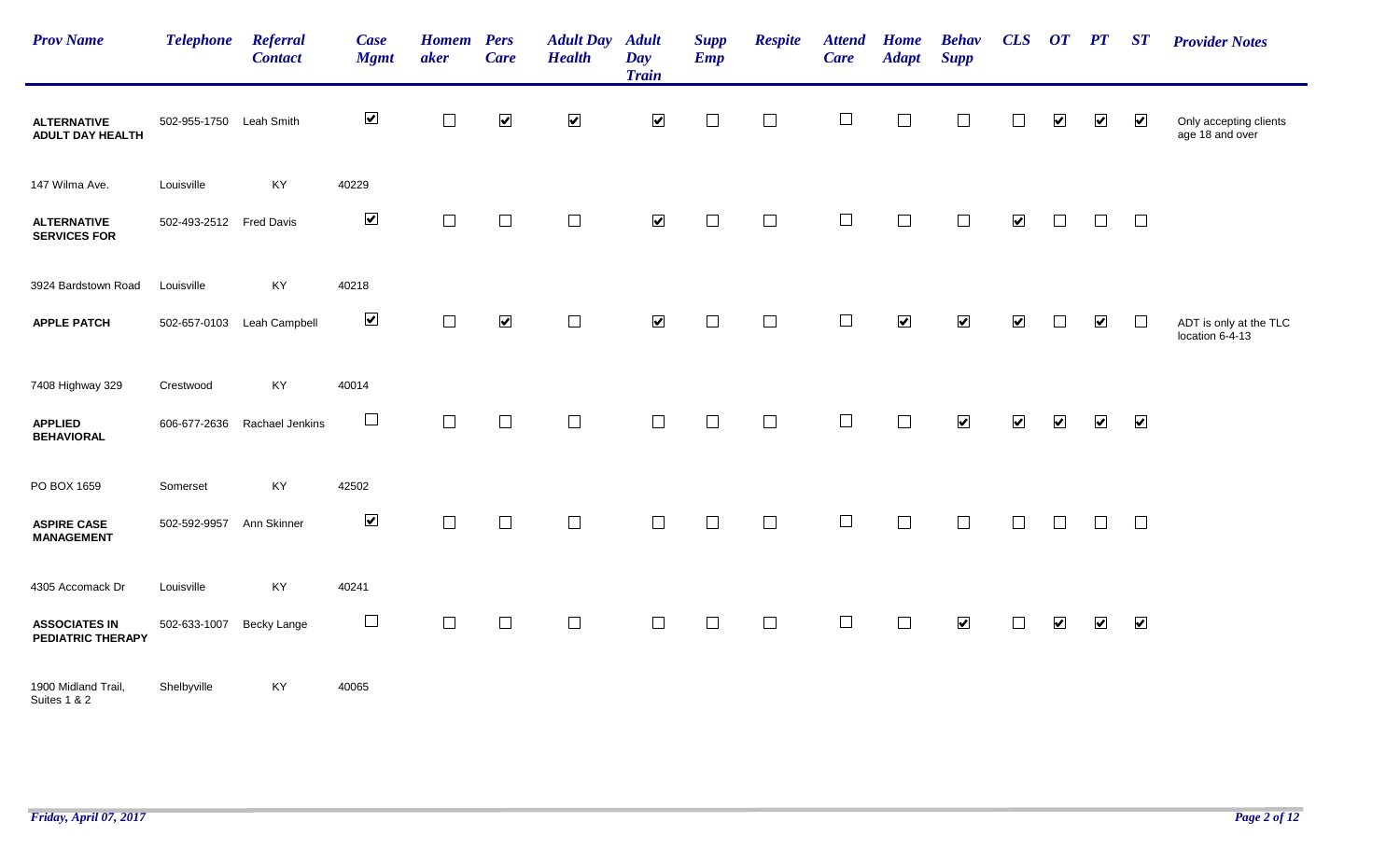| <b>Prov Name</b>                               | <b>Telephone</b> | <b>Referral</b><br><b>Contact</b> | Case<br><b>Mgmt</b>  | <b>Homem</b><br>aker | <b>Pers</b><br><b>Care</b> | <b>Adult Day Adult</b><br><b>Health</b> | Day<br><b>Train</b>  | <b>Supp</b><br><b>Emp</b> | <b>Respite</b>       | <b>Attend</b><br><b>Care</b> | <b>Home</b><br><b>Adapt</b> | <b>Behav</b><br><b>Supp</b> | CLS                     | $\boldsymbol{O}\boldsymbol{T}$ | PT     | ST            | <b>Provider Notes</b>                                                                               |
|------------------------------------------------|------------------|-----------------------------------|----------------------|----------------------|----------------------------|-----------------------------------------|----------------------|---------------------------|----------------------|------------------------------|-----------------------------|-----------------------------|-------------------------|--------------------------------|--------|---------------|-----------------------------------------------------------------------------------------------------|
| <b>BARROWMAN CASE</b><br><b>MANAGEMENT</b>     | 502-365-4023     | Angela Hall                       | $\blacktriangledown$ | $\Box$               | $\Box$                     | $\Box$                                  |                      | $\Box$                    | $\Box$               |                              | $\Box$                      | $\overline{\phantom{a}}$    |                         |                                | $\Box$ | $\Box$        |                                                                                                     |
| 331 Towne Park Circle<br>Suite 101c            | Louisville       | KY                                | 40243                |                      |                            |                                         |                      |                           |                      |                              |                             |                             |                         |                                |        |               |                                                                                                     |
| <b>BLESSED</b><br><b>ASSURANCE</b>             | 502-833-0210     | Shannon Reid                      | $\Box$               | $\Box$               | $\Box$                     | $\Box$                                  | $\blacktriangledown$ | $\Box$                    | $\Box$               |                              | $\Box$                      |                             |                         |                                | $\Box$ |               | Serving Jefferson, Bullitt<br>& Nelson Counties in our<br>region.                                   |
| 10233 Boston Rd.                               | Boston           | KY                                | 40107                |                      |                            |                                         |                      |                           |                      |                              |                             |                             |                         |                                |        |               |                                                                                                     |
| <b>BLUE SKY CASE</b><br><b>MANAGEMENT, LLC</b> | 502-354-3348     | Rachel Kidd                       | $\blacktriangledown$ | $\Box$               | $\Box$                     | $\Box$                                  | $\Box$               | $\Box$                    | $\Box$               | $\Box$                       | $\Box$                      | $\Box$                      |                         |                                | $\Box$ | $\mathcal{L}$ | Person centered case<br>management for children<br>and adults.                                      |
| 1229 S. Shelby Street                          | Louisville       | KY                                | 40203                |                      |                            |                                         |                      |                           |                      |                              |                             |                             |                         |                                |        |               |                                                                                                     |
| <b>BREAKING</b><br><b>BARRIERS OF KY,</b>      | 502-233-8474     | Grefory Brown                     | $\Box$               | $\Box$               | $\Box$                     | $\Box$                                  | $\Box$               | $\Box$                    | $\blacktriangledown$ | $\Box$                       | $\Box$                      | $\mathcal{L}_{\mathcal{A}}$ | $\blacktriangledown$    |                                | $\Box$ |               | "Specialized Programs to<br>assist Individuals reach<br>their goalsNO MORE<br><b>WASTING TIME!"</b> |
| 1941 Bishop Lane<br>Suite 206                  | Louisville       | KY                                | 40218                |                      |                            |                                         |                      |                           |                      |                              |                             |                             |                         |                                |        |               |                                                                                                     |
| <b>CARETENDERS/ALM</b><br><b>OST FAMILY</b>    | 502-458-1727     | Marilyn Zebrak, RN                | $\sqcup$             | $\blacktriangledown$ | $\blacktriangledown$       | $\Box$                                  | $\Box$               | $\Box$                    | $\blacktriangledown$ | $\Box$                       | $\Box$                      |                             | П                       |                                | $\Box$ |               | Only accepting clients<br>age 18 and over                                                           |
| 4545 Bishop Ln., Suite<br>201                  | Louisville       | KY                                | 40218                |                      |                            |                                         |                      |                           |                      |                              |                             |                             |                         |                                |        |               |                                                                                                     |
| <b>CARRIAGE HOUSE</b>                          | 502-253-1293     | Kim Beech; Mary<br>Horvath        | $\sqcup$             | $\Box$               | $\Box$                     | $\Box$                                  |                      | $\Box$                    | $\blacktriangledown$ | $\Box$                       | $\Box$                      | $\overline{\mathbf{v}}$     | $\overline{\mathbf{v}}$ |                                | П      | $\Box$        |                                                                                                     |
| 13101 Eastpoint Park<br>Blvd.                  | Louisville       | KY                                | 40223                |                      |                            |                                         |                      |                           |                      |                              |                             |                             |                         |                                |        |               |                                                                                                     |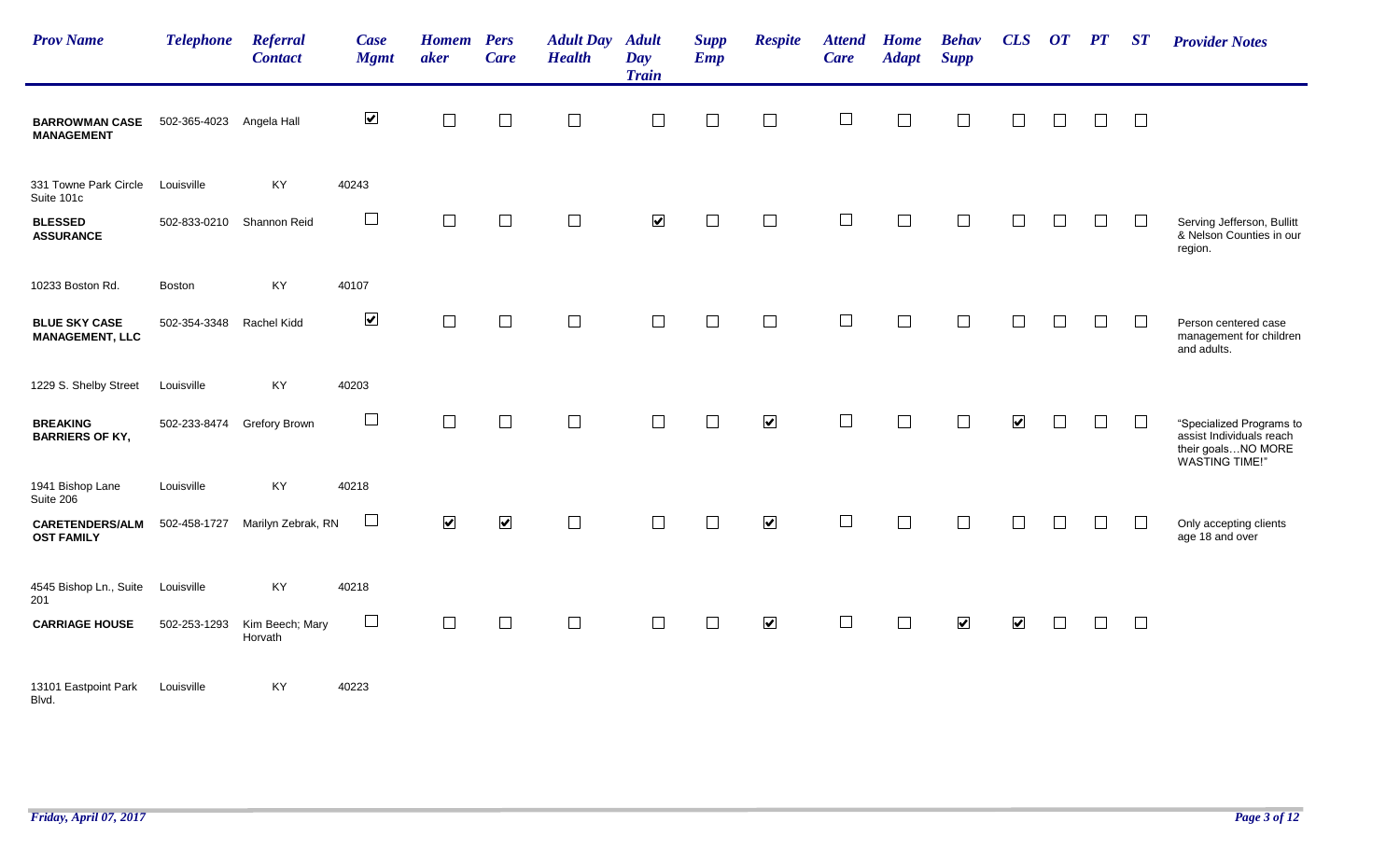| <b>Prov Name</b>                           | <b>Telephone</b>         | Referral<br><b>Contact</b>     | Case<br><b>Mgmt</b>      | <b>Homem</b><br>aker | <b>Pers</b><br><b>Care</b> | <b>Adult Day</b><br><b>Health</b> | <b>Adult</b><br>Day<br><b>Train</b> | <b>Supp</b><br><b>Emp</b> | <b>Respite</b>       | <b>Attend</b><br><b>Care</b> | <b>Home</b><br><b>Adapt</b> | <b>Behav</b><br><b>Supp</b> | CLS                  | OT PT                |                      | $\boldsymbol{S} \boldsymbol{T}$ | <b>Provider Notes</b>                          |
|--------------------------------------------|--------------------------|--------------------------------|--------------------------|----------------------|----------------------------|-----------------------------------|-------------------------------------|---------------------------|----------------------|------------------------------|-----------------------------|-----------------------------|----------------------|----------------------|----------------------|---------------------------------|------------------------------------------------|
| <b>CEDAR LAKE LODGE</b> 502-222-7157       |                          | Jeremiah White                 | $\Box$                   | $\Box$               | $\Box$                     | $\Box$                            | $\Box$                              | $\Box$                    | $\blacktriangledown$ | $\Box$                       |                             | $\Box$                      | $\Box$               | $\Box$               | $\Box$               | $\perp$                         | Limited availability for<br>respite.           |
| 3301 Jericho Road                          | LaGrange                 | KY                             | 40031                    |                      |                            |                                   |                                     |                           |                      |                              |                             |                             |                      |                      |                      |                                 |                                                |
| <b>CEDAR LAKE</b><br><b>RESIDENCES</b>     | 502-327-7706 Ed Howard   |                                | $\blacktriangledown$     | $\Box$               | $\Box$                     | $\Box$                            | $\blacktriangledown$                | $\Box$                    | $\Box$               | $\Box$                       | $\Box$                      | $\Box$                      | $\blacktriangledown$ | $\Box$               | П.                   | $\Box$                          |                                                |
| 9505 Williamsburg<br>Plaza Ste. 201        | Louisville               | KY                             | 40222                    |                      |                            |                                   |                                     |                           |                      |                              |                             |                             |                      |                      |                      |                                 |                                                |
| <b>CENTERSTONE KY</b><br>(FORMERLY SEVEN   |                          | 502-459-5292 MPW on-call staff | $\overline{\phantom{a}}$ | $\Box$               | $\Box$                     | $\Box$                            | $\blacktriangledown$                | $\blacktriangledown$      | $\Box$               | $\Box$                       | $\Box$                      | $\blacktriangledown$        | $\Box$               | $\blacktriangledown$ | $\blacktriangledown$ | $\blacktriangledown$            |                                                |
| 3717 Taylorsville Rd.                      | Louisville               | KY                             | 40220                    |                      |                            |                                   |                                     |                           |                      |                              |                             |                             |                      |                      |                      |                                 |                                                |
| CLIK, LLC                                  | 270-843-5300             | Julie Cole                     | $\Box$                   | $\Box$               | $\Box$                     | $\Box$                            | $\Box$                              | $\Box$                    | $\Box$               | $\Box$                       | $\Box$                      | $\blacktriangledown$        | $\Box$               | $\Box$               | $\Box$               | $\Box$                          |                                                |
| 181 W. Professional<br>Park Ct., Suite 1   | <b>Bowling Green</b>     | KY                             | 42103                    |                      |                            |                                   |                                     |                           |                      |                              |                             |                             |                      |                      |                      |                                 |                                                |
| <b>COMMONWEALTH</b><br><b>NURSING</b>      | 502-814-3111 Amy Elsbury |                                | $\overline{\phantom{a}}$ | $\blacktriangledown$ | $\Box$                     | $\Box$                            | $\Box$                              | $\Box$                    | $\blacktriangledown$ | $\Box$                       |                             | $\Box$                      | $\blacktriangledown$ | $\mathbf{I}$         | $\Box$               | $\Box$                          | All staff have medical<br>experience/training. |
| 2301 River Road,<br>Suite. 302             | Louisville               | KY                             | 40206                    |                      |                            |                                   |                                     |                           |                      |                              |                             |                             |                      |                      |                      |                                 |                                                |
| <b>COMMUNITY</b><br><b>ALTERNATIVES OF</b> | 502-955-6166             | Jeremy Seafe                   | $\Box$                   | $\Box$               | $\Box$                     | $\Box$                            | $\blacktriangledown$                | $\blacktriangledown$      | $\blacktriangledown$ | $\Box$                       | $\Box$                      | $\blacktriangledown$        | $\blacktriangledown$ | $\blacktriangledown$ | $\blacktriangledown$ | $\blacktriangledown$            |                                                |
| 175 Marketplace Drive                      | Louisville               | KY                             | 40229                    |                      |                            |                                   |                                     |                           |                      |                              |                             |                             |                      |                      |                      |                                 |                                                |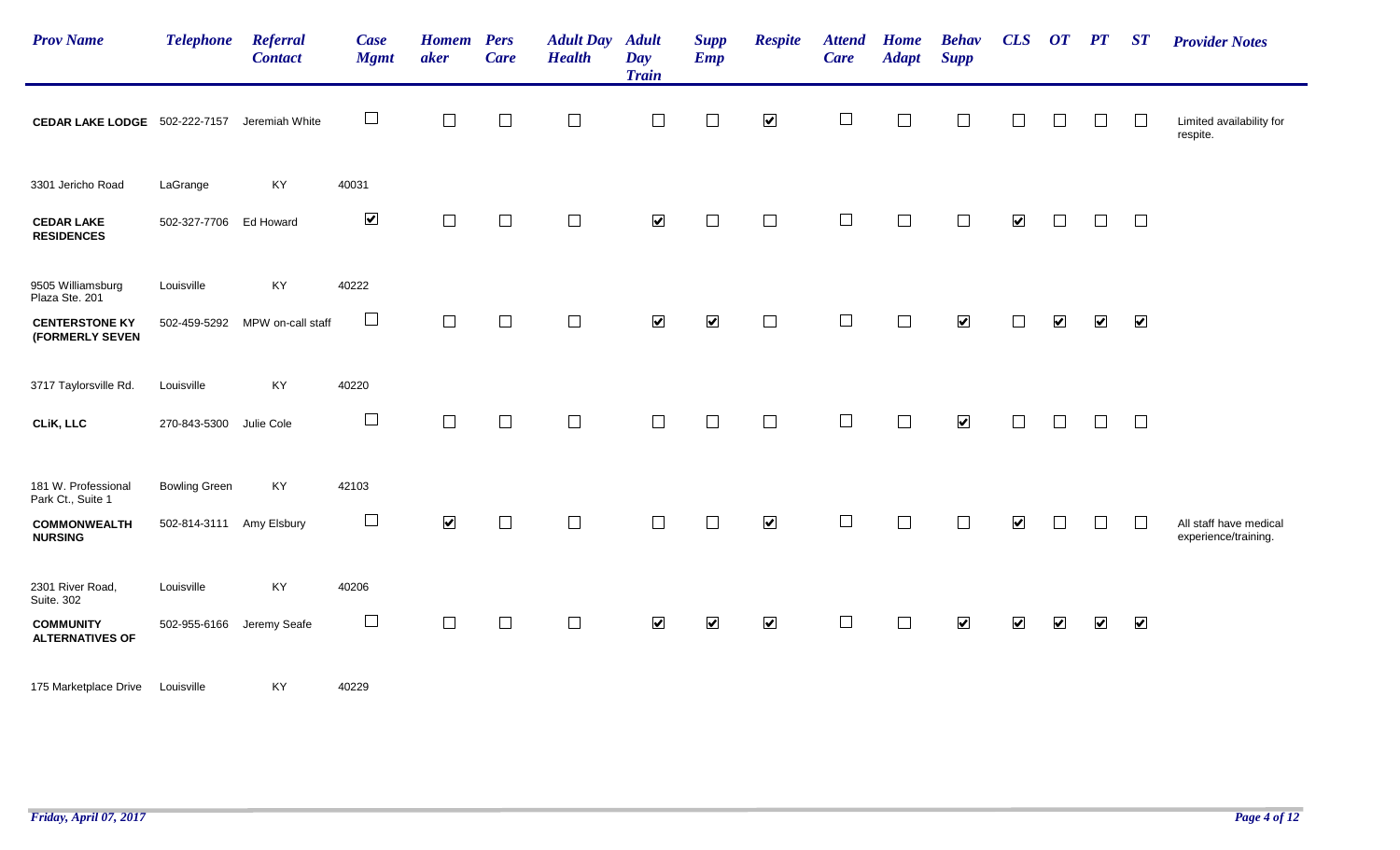| <b>Prov Name</b>                                    | <b>Telephone</b>       | Referral<br><b>Contact</b> | Case<br><b>Mgmt</b>  | <b>Homem</b><br>aker | <b>Pers</b><br><b>Care</b> | <b>Adult Day</b><br><b>Health</b> | <b>Adult</b><br>Day<br><b>Train</b> | <b>Supp</b><br><b>Emp</b> | <b>Respite</b>           | <b>Attend</b><br><b>Care</b> | <b>Home</b><br><b>Adapt</b> | <b>Behav</b><br><b>Supp</b> | CLS                     | OT PT                |        | ST     | <b>Provider Notes</b>                                         |
|-----------------------------------------------------|------------------------|----------------------------|----------------------|----------------------|----------------------------|-----------------------------------|-------------------------------------|---------------------------|--------------------------|------------------------------|-----------------------------|-----------------------------|-------------------------|----------------------|--------|--------|---------------------------------------------------------------|
| COMMUNITY LIVING, 502-585-5272 Sondra Robie<br>INC. |                        |                            | $\blacktriangledown$ | $\Box$               | $\Box$                     | $\Box$                            | $\Box$                              | $\Box$                    | $\overline{\phantom{a}}$ | $\overline{\phantom{a}}$     | $\Box$                      | $\Box$                      | $\blacktriangledown$    | $\Box$               | $\Box$ | $\Box$ |                                                               |
| 333 Guthrie St., Suite<br>308                       | Louisville             | KY                         | 40202                |                      |                            |                                   |                                     |                           |                          |                              |                             |                             |                         |                      |        |        |                                                               |
| <b>DAY SPRING</b>                                   | 502-416-1302           | <b>Brian Reigler</b>       | $\blacktriangledown$ | $\blacktriangledown$ | $\blacktriangledown$       | $\Box$                            |                                     | П                         | $\blacktriangledown$     |                              |                             | Г                           | $\blacktriangledown$    |                      |        | $\Box$ | Only accepts CM & CLS<br>referrals for current<br>clients.    |
| 3430 Dayspring Court                                | Louisville             | KY                         | 40213                |                      |                            |                                   |                                     |                           |                          |                              |                             |                             |                         |                      |        |        |                                                               |
| <b>DEVELOPMENTAL</b><br><b>DISABILITIES</b>         | 502-415-5712 Eva Burch |                            | $\Box$               | $\Box$               | $\Box$                     | $\Box$                            | $\Box$                              | $\blacktriangledown$      | $\Box$                   | $\sim$                       | $\Box$                      | $\blacktriangledown$        | $\mathbb{R}^n$          | $\mathbb{R}^n$       | П      | $\Box$ |                                                               |
| 2901 S 4th Street                                   | Louisville             | KY                         | 40208                |                      |                            |                                   |                                     |                           |                          |                              |                             |                             |                         |                      |        |        |                                                               |
| <b>DOWN SYNDROME</b><br>OF LOUISVILLE               | 502-495-5088           | Melissa Renn               | $\Box$               | $\Box$               | $\Box$                     | $\Box$                            | $\blacktriangledown$                | $\blacktriangledown$      | $\Box$                   | $\Box$                       | $\Box$                      | $\blacktriangledown$        | $\Box$                  | $\Box$               | $\Box$ | $\Box$ |                                                               |
| 5001 S. Hurstbourne<br>Parkway                      | Louisville             | KY                         | 40291                |                      |                            |                                   |                                     |                           |                          |                              |                             |                             |                         |                      |        |        |                                                               |
| <b>DREAMS WITH</b><br><b>WINGS</b>                  | 502-459-4647           | Kelley Kennedy             | $\blacktriangledown$ | $\Box$               | $\Box$                     | $\Box$                            | $\blacktriangledown$                | $\Box$                    | $\blacktriangledown$     | $\perp$                      |                             | $\overline{\mathbf{v}}$     | $\overline{\mathbf{v}}$ |                      | $\Box$ | $\Box$ | Admissions team meets<br>monthly to review all<br>referrals.  |
| 1579 Bardstown Road                                 | Louisville             | KY                         | 40205                |                      |                            |                                   |                                     |                           |                          |                              |                             |                             |                         |                      |        |        |                                                               |
| <b>EXCEPTIONAL TEEN</b><br>AND ADULT DAY            | 502-290-1585           | Rose Walton                | $\Box$               | $\blacktriangledown$ | $\blacktriangledown$       | $\blacktriangledown$              | $\blacktriangledown$                | $\perp$                   | $\blacktriangledown$     |                              | $\Box$                      | $\Box$                      | $\blacktriangledown$    | $\blacktriangledown$ | $\Box$ | $\Box$ | Accepting referrals for<br>Adult Day Training/Day<br>Training |
| P.O. Box 1051                                       | Louisville             | KY                         | 40201                |                      |                            |                                   |                                     |                           |                          |                              |                             |                             |                         |                      |        |        |                                                               |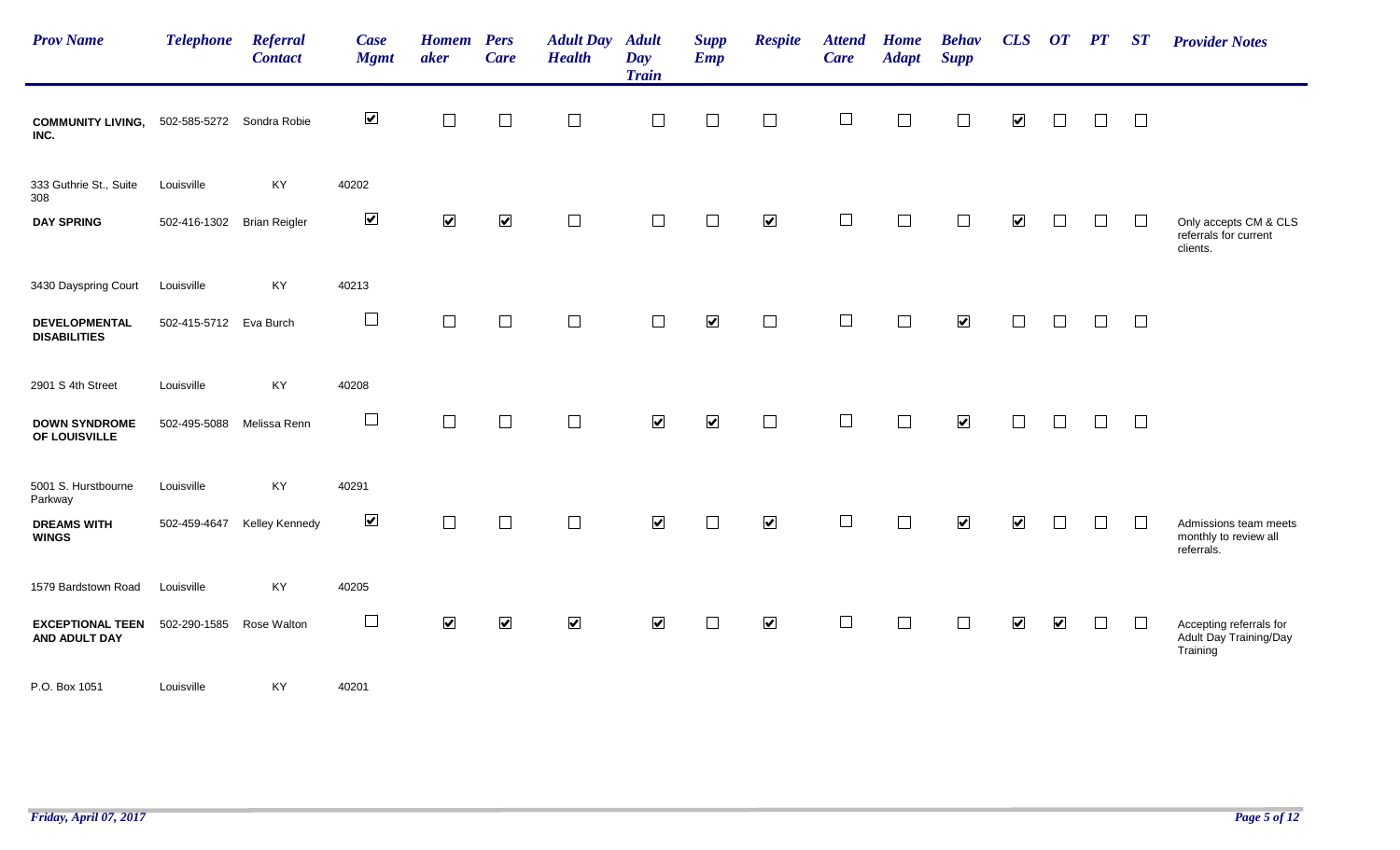| <b>Prov Name</b>                               | <b>Telephone</b> | <b>Referral</b><br><b>Contact</b> | Case<br><b>Mgmt</b>  | <b>Homem</b><br>aker | <b>Pers</b><br><b>Care</b> | <b>Adult Day</b><br><b>Health</b> | <b>Adult</b><br>Day<br><b>Train</b> | <b>Supp</b><br>Emp   | <b>Respite</b>       | <b>Attend</b><br><b>Care</b> | Home<br><b>Adapt</b> | <b>Behav</b><br><b>Supp</b> | CLS                     | $\boldsymbol{O}\boldsymbol{T}$ | $\boldsymbol{PT}$    | ST                   | <b>Provider Notes</b>                                                                                |
|------------------------------------------------|------------------|-----------------------------------|----------------------|----------------------|----------------------------|-----------------------------------|-------------------------------------|----------------------|----------------------|------------------------------|----------------------|-----------------------------|-------------------------|--------------------------------|----------------------|----------------------|------------------------------------------------------------------------------------------------------|
| <b>GROWING MINDS</b><br><b>LEARNING CENTER</b> | 270-827-4652     |                                   | $\Box$               | $\Box$               | $\blacktriangledown$       | $\Box$                            | $\Box$                              | $\Box$               | $\blacktriangledown$ | $\overline{\phantom{a}}$     | $\Box$               | $\blacktriangledown$        | $\blacktriangledown$    | $\blacktriangledown$           | $\blacktriangledown$ | $\blacktriangledown$ | Specializes in early<br>intervention applied<br>behavior analysis therapy.                           |
| 1040 Market Street                             | Henderson        | KY                                | 42420                |                      |                            |                                   |                                     |                      |                      |                              |                      |                             |                         |                                |                      |                      |                                                                                                      |
| <b>HARBOR HOUSE</b>                            | 502-719-0072     | Gina Stephen                      | $\Box$               | $\Box$               | $\Box$                     | $\Box$                            | $\blacktriangledown$                | $\blacktriangledown$ | $\blacktriangledown$ | $\overline{\phantom{a}}$     | $\Box$               | $\Box$                      | $\blacktriangledown$    |                                | $\blacktriangledown$ | $\Box$               |                                                                                                      |
| 2231 Lower Hunters<br>Trace                    | Louisville       | KY                                | 40216                |                      |                            |                                   |                                     |                      |                      |                              |                      |                             |                         |                                |                      |                      |                                                                                                      |
| <b>HEARTFELT</b><br><b>SOLUTIONS</b>           | 502-423-0332     | Jason Keller                      | $\Box$               | $\Box$               | $\Box$                     | $\Box$                            | $\Box$                              | $\Box$               | $\blacktriangledown$ | $\Box$                       | $\Box$               | $\blacktriangledown$        | $\blacktriangledown$    | $\blacktriangledown$           | $\blacktriangledown$ | $\blacktriangledown$ |                                                                                                      |
| 8401 Shelbyville Rd                            | Louisville       | KY                                | 40222                |                      |                            |                                   |                                     |                      |                      |                              |                      |                             |                         |                                |                      |                      |                                                                                                      |
| <b>HELP AT HOME</b>                            | 502-253-9696     | Monica Rhodes                     | $\Box$               | $\Box$               | $\Box$                     | $\Box$                            | $\Box$                              | $\Box$               | $\blacktriangledown$ | $\Box$                       | $\Box$               | $\Box$                      | $\overline{\mathbf{v}}$ | $\Box$                         |                      | $\Box$               |                                                                                                      |
| 13277 Obannon<br><b>Station Way</b>            | Louisville       | KY                                | 40272                |                      |                            |                                   |                                     |                      |                      |                              |                      |                             |                         |                                |                      |                      |                                                                                                      |
| <b>HMR ASSOCIATES,</b><br>INC.                 | 502-899-3205     | Cynthia Coomes                    | $\blacktriangledown$ | $\Box$               | $\Box$                     | $\Box$                            | $\Box$                              | $\Box$               | $\Box$               | $\Box$                       | $\Box$               | $\Box$                      | $\Box$                  | $\mathbf{1}$                   | $\perp$              | $\Box$               |                                                                                                      |
| 159 St. Matthews Ave.<br>#10                   | Louisville       | KY                                | 40207                |                      |                            |                                   |                                     |                      |                      |                              |                      |                             |                         |                                |                      |                      |                                                                                                      |
| <b>HOME CARE FOR</b><br><b>KIDS</b>            | 502-479-3299     | Adonna Bass-Wickliffe             |                      | $\Box$               | $\blacktriangledown$       | $\Box$                            | $\Box$                              | $\blacktriangledown$ | $\Box$               | $\Box$                       | $\Box$               | $\Box$                      | $\Box$                  | $\Box$                         |                      | $\Box$               | Offering CLS, PC &<br>respite for children up to<br>age 21. Currently not<br>accepting new referrals |
| 2212 Bradford Drive                            | Louisville       | KY                                | 40218                |                      |                            |                                   |                                     |                      |                      |                              |                      |                             |                         |                                |                      |                      | (as of $6/1/14$ )                                                                                    |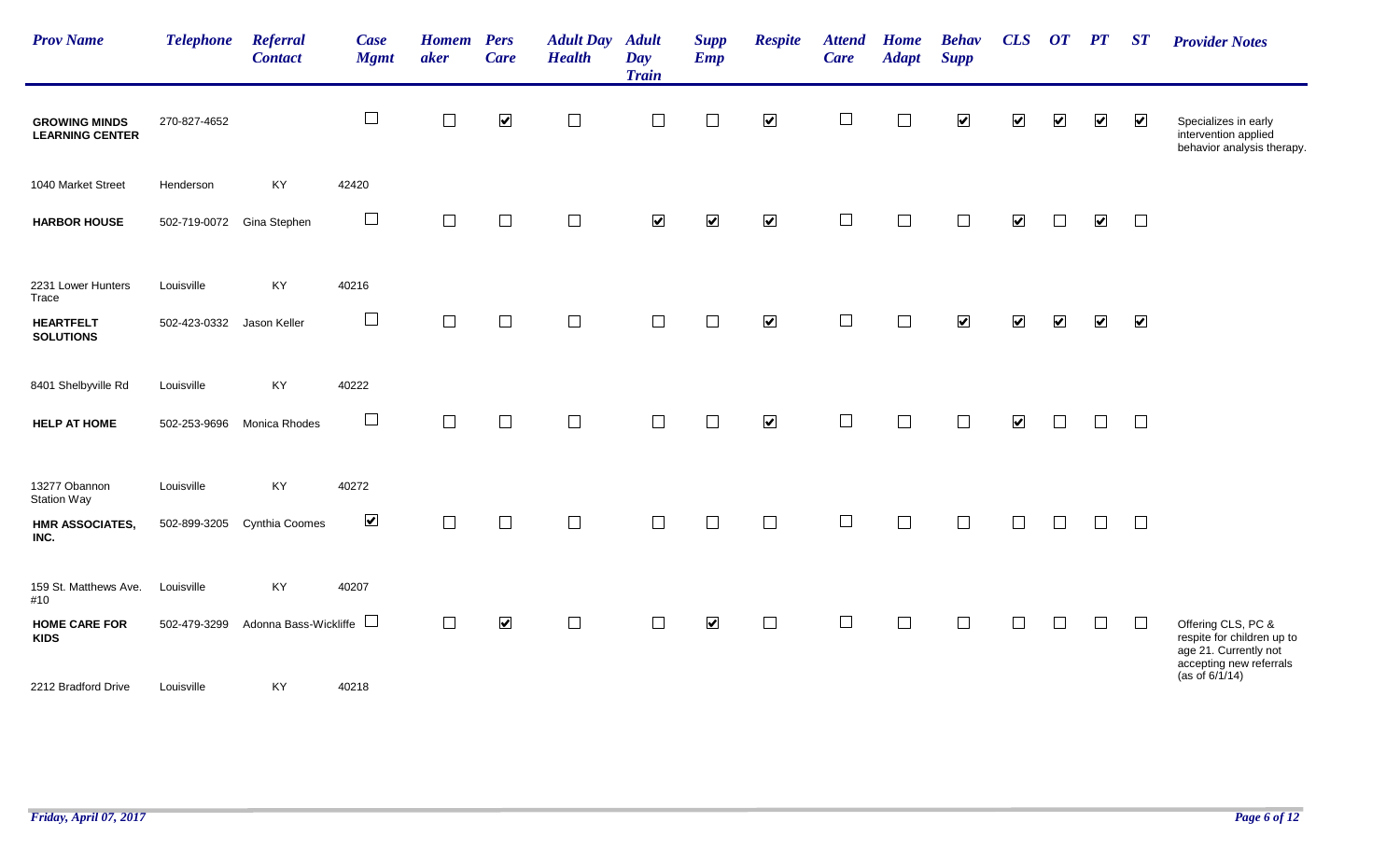| <b>Prov Name</b>                            | <b>Telephone</b>           | <b>Referral</b><br><b>Contact</b> | Case<br><b>Mgmt</b>  | <b>Homem</b> Pers<br>aker | <b>Care</b> | <b>Adult Day</b><br><b>Health</b> | <b>Adult</b><br>Day<br><b>Train</b> | <b>Supp</b><br><b>Emp</b> | <b>Respite</b>           | <b>Attend</b><br>Care    | <b>Home</b><br><b>Adapt</b> | <b>Behav</b><br><b>Supp</b> | CLS                  | $\overline{or}$ | PT | ST           | <b>Provider Notes</b>                                                                          |
|---------------------------------------------|----------------------------|-----------------------------------|----------------------|---------------------------|-------------|-----------------------------------|-------------------------------------|---------------------------|--------------------------|--------------------------|-----------------------------|-----------------------------|----------------------|-----------------|----|--------------|------------------------------------------------------------------------------------------------|
| <b>HOME OF THE</b><br><b>INNOCENTS</b>      | 502-596-1246 Katie Goulart |                                   | $\blacktriangledown$ | $\Box$                    | $\perp$     | $\Box$                            | $\Box$                              | $\Box$                    | $\overline{\phantom{a}}$ | $\overline{\phantom{a}}$ |                             | $\blacktriangledown$        | $\Box$               | $\Box$          |    |              | Welcoming referrals for<br>children up to age 21 with<br>Autism, PDD or<br>Asperger's Syndrome |
| 1100 E Market St.                           | Louisville                 | KY                                | 40206                |                           |             |                                   |                                     |                           |                          |                          |                             |                             |                      |                 |    |              | diagnoses.                                                                                     |
| <b>HOMEPLACE</b><br><b>SUPPORT SERVICES</b> | 859-309-5774 Denise Irvin  |                                   | $\Box$               | $\Box$                    | $\Box$      | $\Box$                            | $\Box$                              | $\Box$                    | $\Box$                   | $\Box$                   | П                           | $\blacktriangledown$        | $\Box$               | $\Box$          |    | $\Box$       |                                                                                                |
| 2647 Regency Road<br>Ste 105                | Lexington                  | KY                                | 40503                |                           |             |                                   |                                     |                           |                          |                          |                             |                             |                      |                 |    |              |                                                                                                |
| interCare, Inc.                             | 270-709-5230               | Elizabeth Markle                  | $\blacktriangledown$ | $\Box$                    | $\Box$      | $\Box$                            | $\Box$                              | $\Box$                    | $\Box$                   | $\Box$                   | $\Box$                      | $\blacktriangledown$        | $\Box$               | $\Box$          |    | $\perp$      | CM and Behavioral<br>Support services for all<br>ages                                          |
| 312 S 4th street, Ste<br>700                | Loisville                  | KY                                | 40202                |                           |             |                                   |                                     |                           |                          |                          |                             |                             |                      |                 |    |              |                                                                                                |
| <b>JG CONNECTIONS,</b><br>INC.              | 270-900-1458               | Tona Smith                        | $\Box$               | $\Box$                    | $\Box$      | $\Box$                            | $\Box$                              | $\Box$                    | $\Box$                   | $\Box$                   |                             |                             | $\Box$               |                 |    | $\Box$       |                                                                                                |
| 428 West Dixie Ave.,<br>Suite 4             | Elizabethtown              | KY                                | 42702                |                           |             |                                   |                                     |                           |                          |                          |                             |                             |                      |                 |    |              |                                                                                                |
| JUST FAMILY ADULT<br><b>DAY</b>             | 502-543-1265               | Libby Davis; Jennifer<br>Williams | $\Box$               | $\overline{\phantom{a}}$  | $\Box$      | $\Box$                            | $\blacktriangledown$                | $\Box$                    | $\Box$                   | $\Box$                   |                             | $\Box$                      | $\Box$               | Γ               |    | $\Box$       | Respite provider for<br>clients age 18+                                                        |
| 127 Lees Valley Rd.                         | Shepherdsville             | KY                                | 40165                |                           |             |                                   |                                     |                           |                          |                          |                             |                             |                      |                 |    |              |                                                                                                |
| <b>KALEIDOSCOPE</b>                         | 502-495-1662               | Jon Hamilton                      | $\Box$               | $\Box$                    | $\Box$      | $\Box$                            | $\Box$                              | $\Box$                    | $\Box$                   | $\Box$                   |                             | $\Box$                      | $\blacktriangledown$ | $\Box$          |    | $\mathbf{L}$ | CLS provider for clients<br>age 18+                                                            |
| 10330 Bunsen Way                            | Louisville                 | KY                                | 40299                |                           |             |                                   |                                     |                           |                          |                          |                             |                             |                      |                 |    |              |                                                                                                |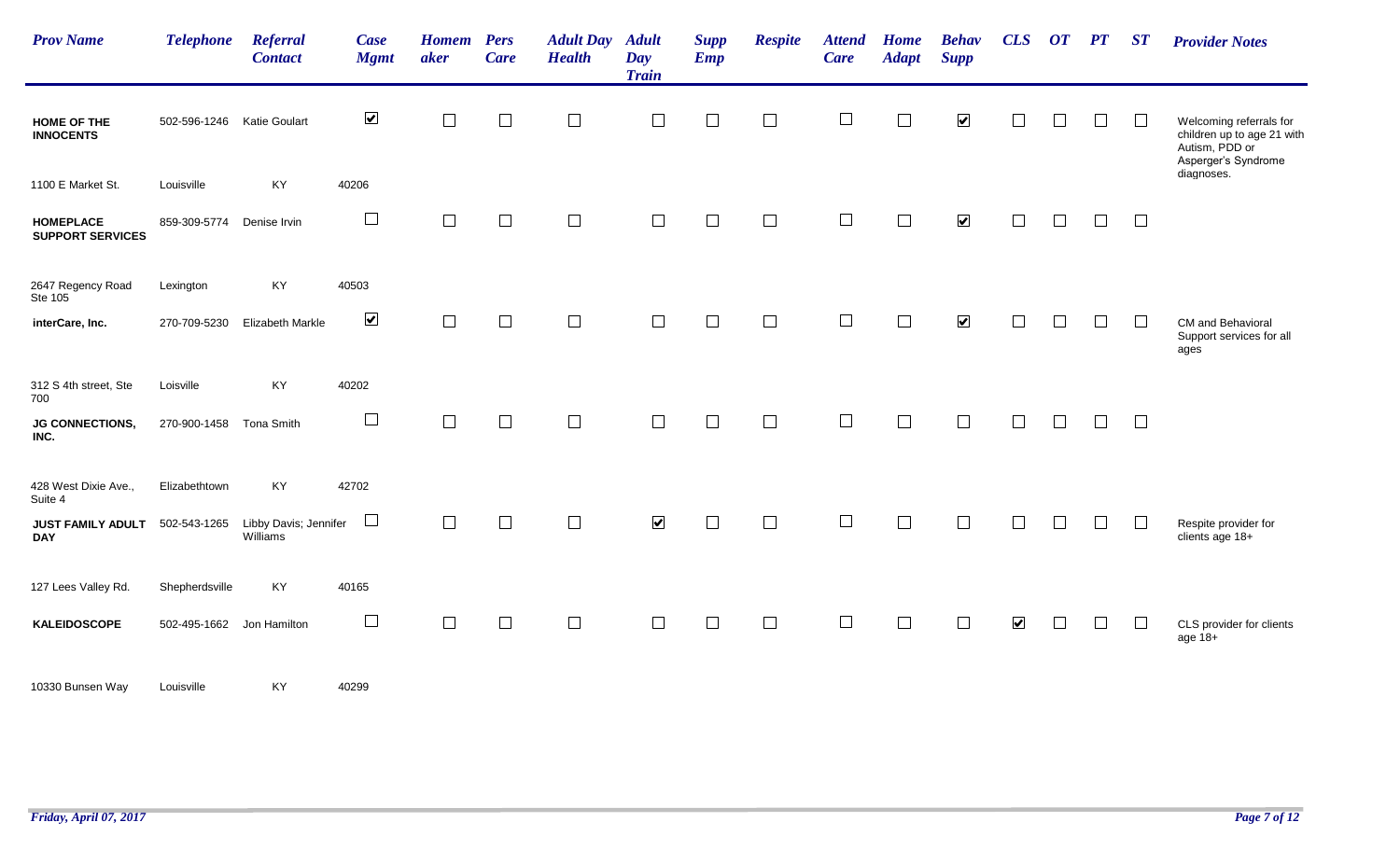| <b>Prov Name</b>                             | <b>Telephone</b>         | <b>Referral</b><br><b>Contact</b> | Case<br><b>Mgmt</b>  | <b>Homem</b> Pers<br>aker   | <b>Care</b>          | <b>Adult Day</b><br><b>Health</b> | <b>Adult</b><br>Day<br><b>Train</b> | <b>Supp</b><br><b>Emp</b> | <b>Respite</b>       | <b>Attend</b><br>Care | <b>Home</b><br><b>Adapt</b> | <b>Behav</b><br><b>Supp</b> | CLS                     | $\overline{or}$         | $\bm{PT}$               | ST                      | <b>Provider Notes</b>                                                                    |
|----------------------------------------------|--------------------------|-----------------------------------|----------------------|-----------------------------|----------------------|-----------------------------------|-------------------------------------|---------------------------|----------------------|-----------------------|-----------------------------|-----------------------------|-------------------------|-------------------------|-------------------------|-------------------------|------------------------------------------------------------------------------------------|
| <b>KENTUCKIANA</b><br><b>NURSING SERVICE</b> | 502-540-1482 Laura Young |                                   | $\Box$               | $\blacktriangledown$        | $\blacktriangledown$ | $\Box$                            | $\Box$                              | $\Box$                    | $\blacktriangledown$ | $\Box$                |                             | $\Box$                      | $\blacktriangledown$    |                         | $\Box$                  | $\Box$                  |                                                                                          |
| 5001 Crown Manor<br>Place, Suite 200         | Louisville               | KY                                | 40218                |                             |                      |                                   |                                     |                           |                      |                       |                             |                             |                         |                         |                         |                         |                                                                                          |
| <b>KENTUCKY CASE</b><br><b>MANAGEMENT</b>    | 502-409-9141             | <b>Tomika Cosby</b>               | $\blacktriangledown$ | $\Box$                      | $\Box$               | $\Box$                            | $\Box$                              | $\Box$                    | $\Box$               | $\Box$                | $\Box$                      | $\Box$                      | $\Box$                  |                         | П                       | $\Box$                  |                                                                                          |
| 3435 Stony Spring<br>Circle                  | Louisville               | KY                                | 40220                |                             |                      |                                   |                                     |                           |                      |                       |                             |                             |                         |                         |                         |                         |                                                                                          |
| <b>KIPDA (CDO ONLY)</b>                      | 502-266-5571             | Jessica Delafield                 | $\blacktriangledown$ | $\mathcal{L}_{\mathcal{A}}$ | $\Box$               | $\Box$                            | $\overline{\phantom{a}}$            | $\Box$                    | $\Box$               | $\Box$                | $\mathbb{R}^n$              | $\Box$                      |                         |                         | $\Box$                  | $\perp$                 | Accepting CDO/MPW<br>referrals for Support<br>Broker if already working                  |
| 11520 Commonwealth<br>Drive                  | Louisville               | KY                                | 40299                |                             |                      |                                   |                                     |                           |                      |                       |                             |                             |                         |                         |                         |                         | with KIPDA.                                                                              |
| <b>LOUISVILLE</b><br><b>INDEPENDENT CASE</b> | 502-452-9089             | Amy Newkirk                       | $\blacktriangledown$ | $\Box$                      | $\Box$               | $\Box$                            | $\overline{\phantom{a}}$            | $\Box$                    | $\Box$               | $\Box$                | $\Box$                      | $\Box$                      | $\Box$                  |                         | $\Box$                  | $\Box$                  |                                                                                          |
| 8919 Stone Green Way Louisville              |                          | KY                                | 40220                |                             |                      |                                   |                                     |                           |                      |                       |                             |                             |                         |                         |                         |                         |                                                                                          |
| <b>MARIPOSA PLACE</b>                        | 502-896-8147             | Marci Young                       | $\Box$               | $\Box$                      |                      |                                   | $\blacktriangledown$                | $\blacktriangledown$      | $\Box$               | $\Box$                |                             | $\blacktriangledown$        |                         | $\overline{\mathbf{v}}$ | $\blacktriangledown$    | $\blacktriangledown$    | ADT participants have the<br>opportunity to create and<br>sell their art work for profit |
| 9127 Galene Drive,<br>Suite 4                | Louisville               | KY                                | 40299                |                             |                      |                                   |                                     |                           |                      |                       |                             |                             |                         |                         |                         |                         | via our website.                                                                         |
| <b>MATTINGLY CENTER</b>                      | 502-451-6200             | <b>Hope Dittmeier</b>             | $\Box$               | $\overline{\mathbf{v}}$     | $\blacktriangledown$ | $\Box$                            | $\blacktriangledown$                | $\blacktriangledown$      | $\Box$               | $\Box$                | $\Box$                      | $\blacktriangledown$        | $\overline{\mathbf{v}}$ | $\blacktriangledown$    | $\overline{\mathbf{v}}$ | $\overline{\mathbf{v}}$ | CM accepts all ages for<br><b>MPW</b>                                                    |
| 1520 Baxter Ave.                             | Louisville               | KY                                | 40205                |                             |                      |                                   |                                     |                           |                      |                       |                             |                             |                         |                         |                         |                         |                                                                                          |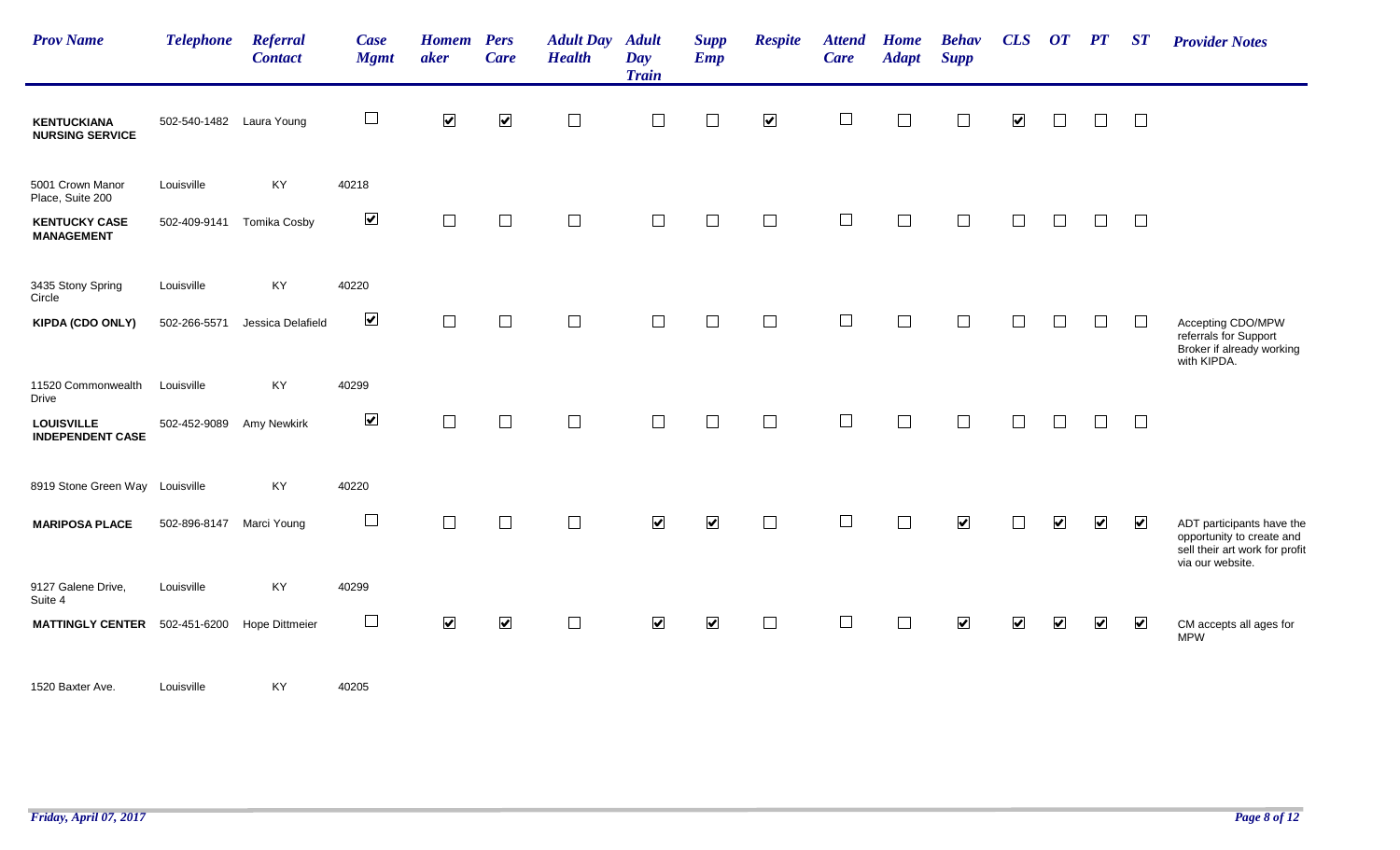| <b>Prov Name</b>                             | <b>Telephone</b>         | Referral<br><b>Contact</b>                            | <b>Case</b><br><b>Mgmt</b> | <b>Homem</b><br>aker     | <b>Pers</b><br><b>Care</b> | <b>Adult Day</b><br><b>Health</b> | <b>Adult</b><br>Day<br><b>Train</b> | <b>Supp</b><br><b>Emp</b> | <b>Respite</b>       | <b>Attend</b><br><b>Care</b> | <b>Home</b><br><b>Adapt</b> | <b>Behav</b><br><b>Supp</b> | CLS                  | $\overline{OT}$ $\overline{PT}$ |                       | ST                      | <b>Provider Notes</b>                                         |
|----------------------------------------------|--------------------------|-------------------------------------------------------|----------------------------|--------------------------|----------------------------|-----------------------------------|-------------------------------------|---------------------------|----------------------|------------------------------|-----------------------------|-----------------------------|----------------------|---------------------------------|-----------------------|-------------------------|---------------------------------------------------------------|
| <b>MEETING</b><br><b>CHALLENGES</b>          | 502-889-6651             | Darlene Mayer                                         | $\Box$                     | $\overline{\phantom{a}}$ | $\Box$                     | $\Box$                            | $\blacktriangledown$                | $\blacktriangledown$      | $\Box$               | $\Box$                       | $\Box$                      | $\Box$                      | $\Box$               | $\Box$                          | $\Box$                | $\Box$                  | Currently at capacity.<br>Referrals for waiting list<br>only. |
| 3834 Taylorsville Road,<br>Suite 4           | Louisville               | KY                                                    | 40220                      |                          |                            |                                   |                                     |                           |                      |                              |                             |                             |                      |                                 |                       |                         |                                                               |
| <b>MY HOME PLACE</b>                         | 502-647-3474 Vicki Myatt |                                                       | $\Box$                     | $\Box$                   | $\Box$                     | $\Box$                            | $\blacktriangledown$                | $\Box$                    | $\blacktriangledown$ | $\Box$                       | $\Box$                      | $\Box$                      | $\blacktriangledown$ | $\Box$                          | П                     | $\Box$                  |                                                               |
| P.O. Box 1294                                | Shelbyville              | KY                                                    | 40066                      |                          |                            |                                   |                                     |                           |                      |                              |                             |                             |                      |                                 |                       |                         |                                                               |
| <b>NEWCARE</b>                               | 502-452-9089             | Amy Newkirk                                           | $\Box$                     | $\Box$                   | $\Box$                     | $\Box$                            | $\Box$                              | $\Box$                    | $\Box$               | $\Box$                       | $\Box$                      | $\blacktriangledown$        | $\Box$               | $\Box$                          | $\Box$                | $\Box$                  |                                                               |
| 8919 Stone Green Way Louisville              |                          | KY                                                    | 40220                      |                          |                            |                                   |                                     |                           |                      |                              |                             |                             |                      |                                 |                       |                         |                                                               |
| <b>NORTH CENTRAL</b><br><b>DISTRICT HOME</b> | 1-800-467-<br>0202       | Pam Dingman or<br>Leslie Slone                        | $\Box$                     | $\blacktriangledown$     | $\blacktriangledown$       | $\Box$                            | $\Box$                              | $\Box$                    | $\blacktriangledown$ | $\Box$                       | $\Box$                      | $\Box$                      |                      |                                 | ⊔                     | $\Box$                  | Respite 8-4:30 only                                           |
| 1020 Henry Clay Street                       | Shelbyville              | KY                                                    | 40065                      |                          |                            |                                   |                                     |                           |                      |                              |                             |                             |                      |                                 |                       |                         |                                                               |
| <b>OPTIONS FOR</b><br><b>INDIVIDUALS</b>     | $(502)493 -$<br>0007     | Sonia Johnson                                         | $\Box$                     | $\Box$                   | $\Box$                     | $\Box$                            | $\blacktriangledown$                | $\Box$                    | $\Box$               | $\Box$                       | $\Box$                      | $\blacktriangledown$        |                      | $\overline{\mathbf{v}}$         | $\blacktriangleright$ | $\blacktriangledown$    | Art focused ADT program.                                      |
| 2200 Envoy Circle,<br><b>Suite 2201</b>      | Louisville               | KY                                                    | 40299                      |                          |                            |                                   |                                     |                           |                      |                              |                             |                             |                      |                                 |                       |                         |                                                               |
| <b>OPTIONS UNLIMITED</b>                     | 502-955-7271             | Valerie Hall (Day<br>Program); Brian<br>Stinnett (SE) | $\Box$                     | $\Box$                   | $\Box$                     | $\Box$                            | $\blacktriangledown$                | $\blacktriangledown$      | $\Box$               | $\Box$                       | $\Box$                      | $\Box$                      | $\blacktriangledown$ | $\overline{\mathbf{v}}$         | $\blacktriangledown$  | $\overline{\mathbf{v}}$ |                                                               |
| 205 Castlerock Dr.                           | Shepherdsville           | KY                                                    | 40165                      |                          |                            |                                   |                                     |                           |                      |                              |                             |                             |                      |                                 |                       |                         |                                                               |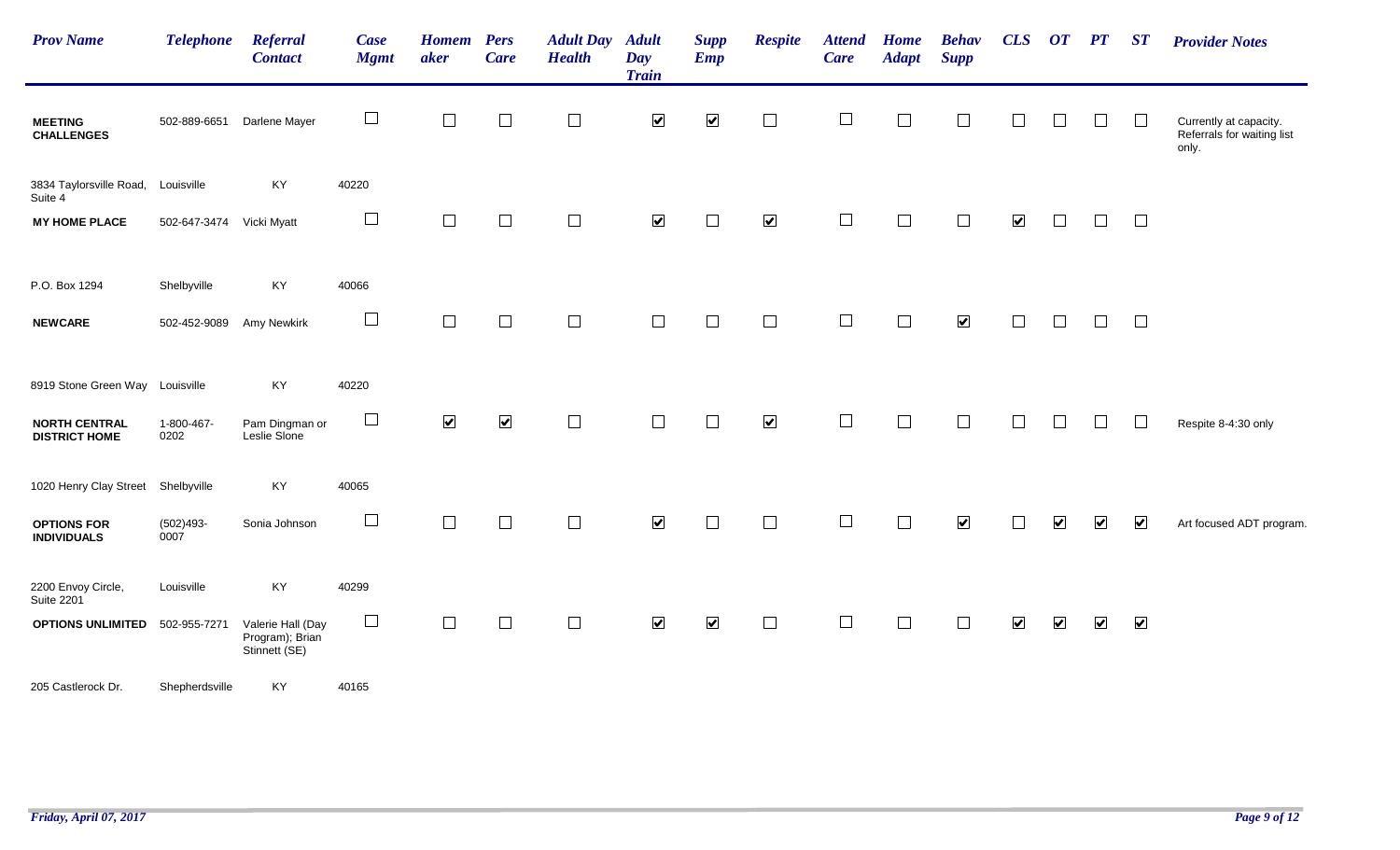| <b>Prov Name</b>                              | <b>Telephone</b>          | <b>Referral</b><br><b>Contact</b> | Case<br><b>Mgmt</b>  | <b>Homem</b> Pers<br>aker | <b>Care</b>          | <b>Adult Day</b><br><b>Health</b> | <b>Adult</b><br>Day<br><b>Train</b> | <b>Supp</b><br><b>Emp</b> | <b>Respite</b>       | <b>Attend</b><br><b>Care</b> | <b>Home</b><br><b>Adapt</b> | <b>Behav</b><br><b>Supp</b> | CLS                  | $\overline{or}$         | PT                   | $\boldsymbol{S} \boldsymbol{T}$ | <b>Provider Notes</b>                                                                              |
|-----------------------------------------------|---------------------------|-----------------------------------|----------------------|---------------------------|----------------------|-----------------------------------|-------------------------------------|---------------------------|----------------------|------------------------------|-----------------------------|-----------------------------|----------------------|-------------------------|----------------------|---------------------------------|----------------------------------------------------------------------------------------------------|
| PATH FORWARD OF<br><b>KENTUCKY</b>            | 502-451-2565              | Denise Knight                     | $\blacktriangledown$ | $\blacktriangledown$      | $\blacktriangledown$ | $\Box$                            | $\Box$                              | $\blacktriangledown$      | $\blacktriangledown$ | $\blacktriangledown$         | $\overline{\phantom{a}}$    | $\blacktriangledown$        | $\blacktriangledown$ |                         | $\Box$               | $\Box$                          |                                                                                                    |
| 707 Executive Park                            | Louisville                | KY                                | 40207                |                           |                      |                                   |                                     |                           |                      |                              |                             |                             |                      |                         |                      |                                 |                                                                                                    |
| <b>PEAK COMMUNITY</b><br><b>SUPPORTS, LLC</b> | 502-363-1700 Alex Gibbons |                                   | $\Box$               | $\blacktriangledown$      | $\blacktriangledown$ | $\Box$                            | $\blacktriangledown$                | $\overline{\phantom{a}}$  | $\blacktriangledown$ | $\blacktriangledown$         | $\Box$                      | $\Box$                      | $\blacktriangledown$ | $\overline{\mathbf{v}}$ | $\blacktriangledown$ | $\blacktriangledown$            |                                                                                                    |
| 410 S. 1st Ste #101                           | Louisville                | KY                                | 40202                |                           |                      |                                   |                                     |                           |                      |                              |                             |                             |                      |                         |                      |                                 |                                                                                                    |
| <b>QUALITY CARE</b>                           | 859-625-8586              | Terra Durbin                      | $\blacktriangledown$ | $\Box$                    | $\Box$               | $\Box$                            | $\Box$                              | $\overline{\phantom{a}}$  | $\Box$               | $\Box$                       | $\Box$                      | $\blacktriangledown$        | $\Box$               | $\Box$                  | $\Box$               | $\Box$                          |                                                                                                    |
| 1746 Poosey Ridge Rd Richmond KY              |                           | KY                                | 40475                |                           |                      |                                   |                                     |                           |                      |                              |                             |                             |                      |                         |                      |                                 |                                                                                                    |
| <b>REACH OF</b><br><b>LOUISVILLE</b>          | 502-585-1911              | Shep Sanford                      | $\Box$               | $\Box$                    | $\Box$               | $\Box$                            | $\blacktriangledown$                | $\Box$                    | $\blacktriangledown$ | $\Box$                       | $\Box$                      | $\blacktriangledown$        | $\Box$               | $\vert \ \ \vert$       | $\Box$               | $\Box$                          | Services subjust to<br>availability. Please call to<br>confirm opening before<br>sending referral. |
| 501 Park Ave.                                 | Louisville                | KY                                | 40208                |                           |                      |                                   |                                     |                           |                      |                              |                             |                             |                      |                         |                      |                                 |                                                                                                    |
| <b>REALIZATIONS</b>                           | 356-3874                  | Hope Leet Dittmeier               | $\Box$               | $\overline{\phantom{a}}$  | $\Box$               | $\Box$                            | $\Box$                              | $\Box$                    | $\Box$               | $\Box$                       | $\Box$                      | $\Box$                      | $\Box$               |                         | $\Box$               | $\Box$                          |                                                                                                    |
| 1024 Garden Creek<br>Circle                   | Louisville                | KY                                | 40223                |                           |                      |                                   |                                     |                           |                      |                              |                             |                             |                      |                         |                      |                                 |                                                                                                    |
| <b>SAGE SUPPORT</b><br><b>SERVICES</b>        | 502-435-9226              | Rommie Oshrieh                    | $\Box$               | $\Box$                    | $\Box$               | $\Box$                            | $\Box$                              | $\Box$                    | $\Box$               | $\Box$                       | $\Box$                      | $\blacktriangledown$        | $\Box$               | $\Box$                  | $\Box$               | $\Box$                          |                                                                                                    |
| 11121 Blade Crest Way Louisville              |                           | KY                                | 40291                |                           |                      |                                   |                                     |                           |                      |                              |                             |                             |                      |                         |                      |                                 |                                                                                                    |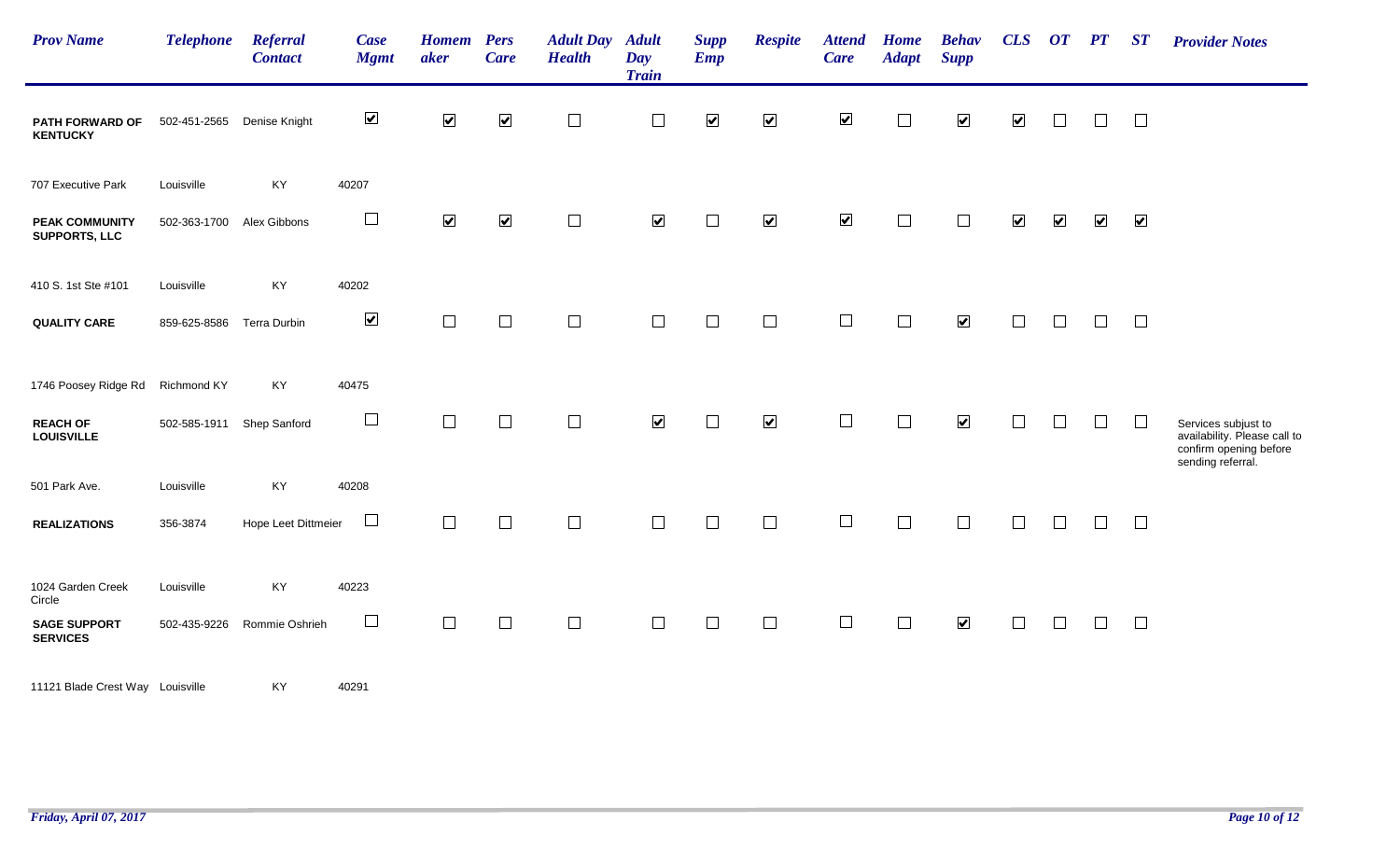| <b>Prov Name</b>                          | <b>Telephone</b>                    | <b>Referral</b><br><b>Contact</b> | Case<br><b>Mgmt</b>  | <b>Homem</b><br>aker | <b>Pers</b><br><b>Care</b> | <b>Adult Day Adult</b><br><b>Health</b> | Day<br><b>Train</b>  | <b>Supp</b><br><b>Emp</b> | <b>Respite</b>          | <b>Attend</b><br>Care | <b>Home</b><br><b>Adapt</b> | <b>Behav</b><br><b>Supp</b> | CLS                     | $\boldsymbol{O}\boldsymbol{T}$ | PT                   | ST                      | <b>Provider Notes</b>                                                                                      |
|-------------------------------------------|-------------------------------------|-----------------------------------|----------------------|----------------------|----------------------------|-----------------------------------------|----------------------|---------------------------|-------------------------|-----------------------|-----------------------------|-----------------------------|-------------------------|--------------------------------|----------------------|-------------------------|------------------------------------------------------------------------------------------------------------|
| <b>SAINT MARYS</b>                        | 502-244-<br>0082; 502-<br>OF A 7000 | Kathy Graviss; Philip<br>Millay   | $\sqcup$             | $\Box$               | $\Box$                     | $\Box$                                  | $\blacktriangledown$ | $\Box$                    | $\Box$                  | $\Box$                | $\Box$                      | $\Box$                      | $\Box$                  | $\Box$                         | $\Box$               | $\Box$                  |                                                                                                            |
| P.O. Box 43443                            | Louisville                          | KY                                | 40253                |                      |                            |                                         |                      |                           |                         |                       |                             |                             |                         |                                |                      |                         |                                                                                                            |
| <b>SOUTHWEST</b><br><b>CENTER</b>         | 502-935-1848                        | Dana Slucher                      | $\Box$               | П                    | $\Box$                     | $\Box$                                  | $\blacktriangledown$ | $\blacktriangledown$      | $\blacktriangledown$    | $\Box$                |                             |                             | $\blacktriangledown$    | $\blacktriangledown$           | $\blacktriangledown$ | $\blacktriangledown$    | Community integration a<br>focus, On site ceramic<br>shop; Daily living skills<br>training; Transportation |
| 8009 Terry Rd.                            | Louisville                          | KY                                | 40258                |                      |                            |                                         |                      |                           |                         |                       |                             |                             |                         |                                |                      |                         | provided;                                                                                                  |
| <b>STEPHENS</b><br><b>BEHAVIOR</b>        | 502-633-1315                        | Jennifer Johnson                  | $\Box$               | $\Box$               | $\Box$                     | $\Box$                                  | $\Box$               | $\Box$                    | $\Box$                  | $\Box$                | $\Box$                      | $\blacktriangledown$        |                         | $\Box$                         | $\Box$               | $\Box$                  |                                                                                                            |
| PO Box 516                                | Shelbyville                         | KY                                | 40066                |                      |                            |                                         |                      |                           |                         |                       |                             |                             |                         |                                |                      |                         |                                                                                                            |
| <b>STEPS AHEAD</b>                        | 859-509-1618                        | Jill Brown                        | $\blacktriangledown$ | $\Box$               | $\Box$                     | $\Box$                                  | $\Box$               | $\Box$                    | $\Box$                  | $\Box$                | $\Box$                      | $\Box$                      |                         | $\Box$                         | $\Box$               | $\Box$                  | Provides conflict-free CM<br>services. See our website<br>www.stepsaheadcaseman<br>agement.com for more    |
| PO Box 302                                | Versailles                          | KY                                | 40383                |                      |                            |                                         |                      |                           |                         |                       |                             |                             |                         |                                |                      |                         | info.                                                                                                      |
| THE GATHERING<br><b>CLUB ADC</b>          | 502-365-2586                        | <b>Stacey Milligan</b>            | $\Box$               | $\Box$               | $\Box$                     | $\blacktriangledown$                    |                      | $\Box$                    | $\overline{\mathbf{v}}$ | $\Box$                |                             | Г                           |                         | $\blacktriangledown$           | $\blacktriangledown$ | $\overline{\mathbf{v}}$ | New center offering<br>transportation, meals,<br>indoor and outdoor<br>activities supervised by            |
| 4940 Hazelwood Ave                        | Louisville                          | KY                                | 40214                |                      |                            |                                         |                      |                           |                         |                       |                             |                             |                         |                                |                      |                         | our qualified nurses.                                                                                      |
| <b>THERAPEUTIC</b><br><b>INTERVENTION</b> | 502-439-3412                        | Adreanna Bartholome-<br>Spears    | $\sqcup$             | $\Box$               | $\Box$                     | $\Box$                                  | $\Box$               | $\Box$                    | $\Box$                  | $\Box$                | $\Box$                      | $\overline{\mathbf{v}}$     | $\overline{\mathbf{v}}$ | $\Box$                         | $\Box$               | $\Box$                  |                                                                                                            |
| 4613 Stone Ridge Road Crestwood           |                                     | KY                                | 40014                |                      |                            |                                         |                      |                           |                         |                       |                             |                             |                         |                                |                      |                         |                                                                                                            |